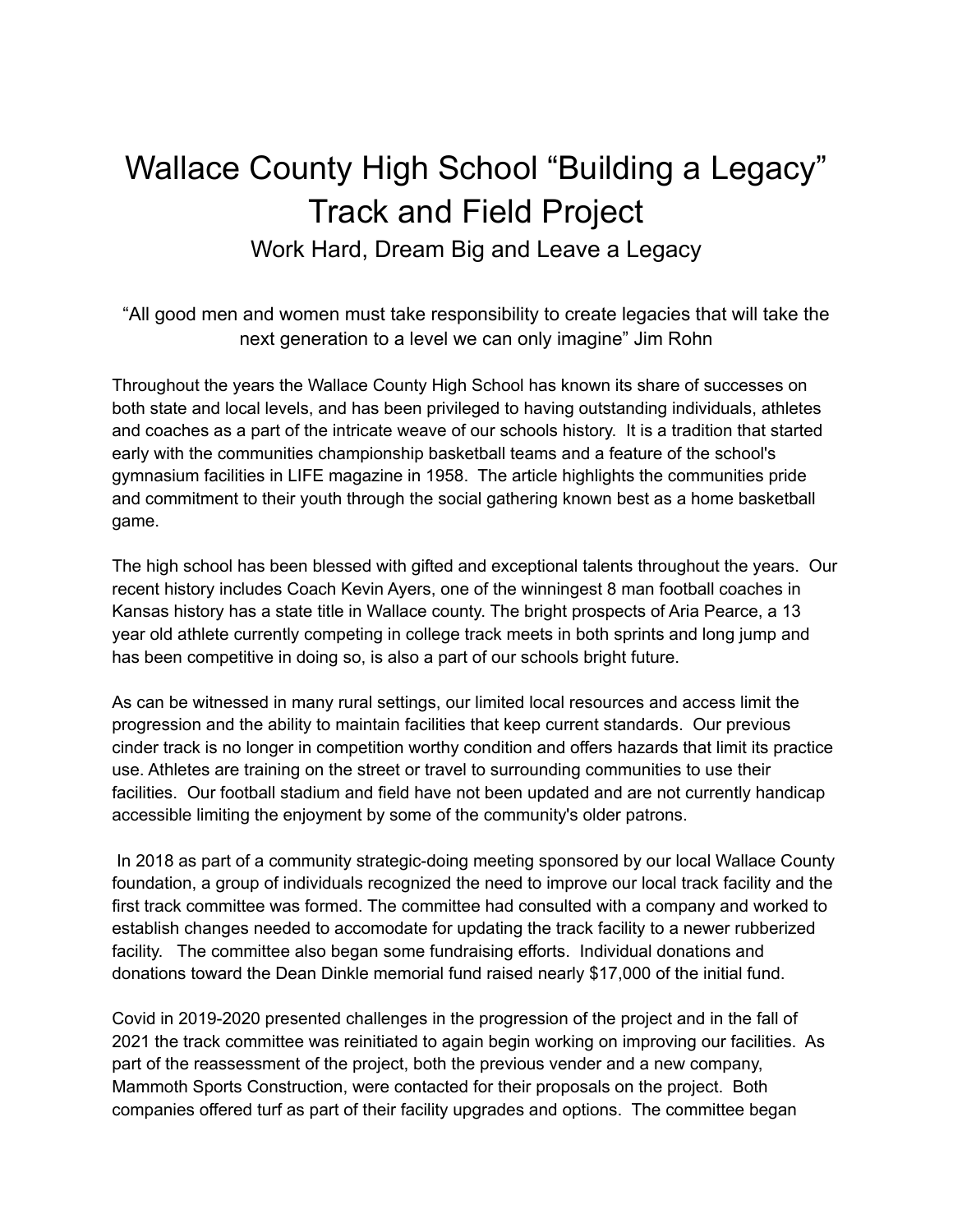looking into some of what made this project beneficial to both the community and student athletes, and in doing so began to explore the options that included both a track and a turf football field.

As part of our considerations, we looked at what benefits upgrading both facilities at the same time may offer, identifying shared lighting and stadium seating as part of that benefit, as well as the benefits of having turf for practices and training for multiple sports and classroom activities. Greater than the benefit of the turf to our athletes, we quickly recognized that this held a much greater community benefit in a way of water conservation. City records supported that an average of 3.16 Million gallons of water were used to water the football and practice fields in 2020-2021. This is enough water to supply nearly 32 households of water for an entire year as the average household use is less than 100,000 per household in Sharon Springs. This provided yet another benefit to the consideration for adding a football turf to our track project.

With the approval of the Wallace County High School board, the committee was permitted to pursue a much larger project now encompassing both a track and football turf as part of its components. Two companies were consulted for their approach to the project and Mammoth Sports Construction was selected as the company that best suited our needs.

In December 2021, Mammoth Sports Constructed provided us with an opinion of probable costs for the project. Like most construction projects, the costs were greater than expected due to our limited access and availability to items such as asphalt and rock, and due to inflation and post-covid demand for construction materials. The estimated cost for the higher quality, Prestige Vertex field turf project was estimated at \$946,146.03. Included in this cost was all base construction, concrete and surfacing materials, maintenance equipment, new goal posts and the costs of the school logo and names in the endzones. The committee also requested quotes for an 8 lane versus 6 lane rubberized track to allow the school the ability to host larger, regional events that we would not be eligible for if we had a 6 lane track. The cost of an 8 lane track with the highest quality BeynonBSS 200 system is estimated to be \$938,971.42. This cost includes base construction and drainage, asphalt, D-zone on the north end zone and new LJ/TJ pits. The total estimated cost for the track and the turf would be an estimated \$1,885,117.45.

In addition to the field and track, there are additional costs to be considered. Mammoth provided us with estimated costs for bleachers at \$351,494.45 and LED lighting at an estimated cost of \$268,999.50. Including both of these options would bring the total project cost up to \$2,505,611.40.

Currently this project will be entirely grant and donation funded. The school board has elected not to pursue any form of bond or mill increases at this time and has not yet expressed interest in considering a lease purchase agreement with some application of capital outlay towards the project. As a committee, we intend to seek out grants that will not only look at the youth benefit of this project, but that will also potentially help us look at the long term water conservation benefits in considering this type of project. We will also be working with the Wallace County Foundation to take donations to the project, and allow donations to be tax deductible. This